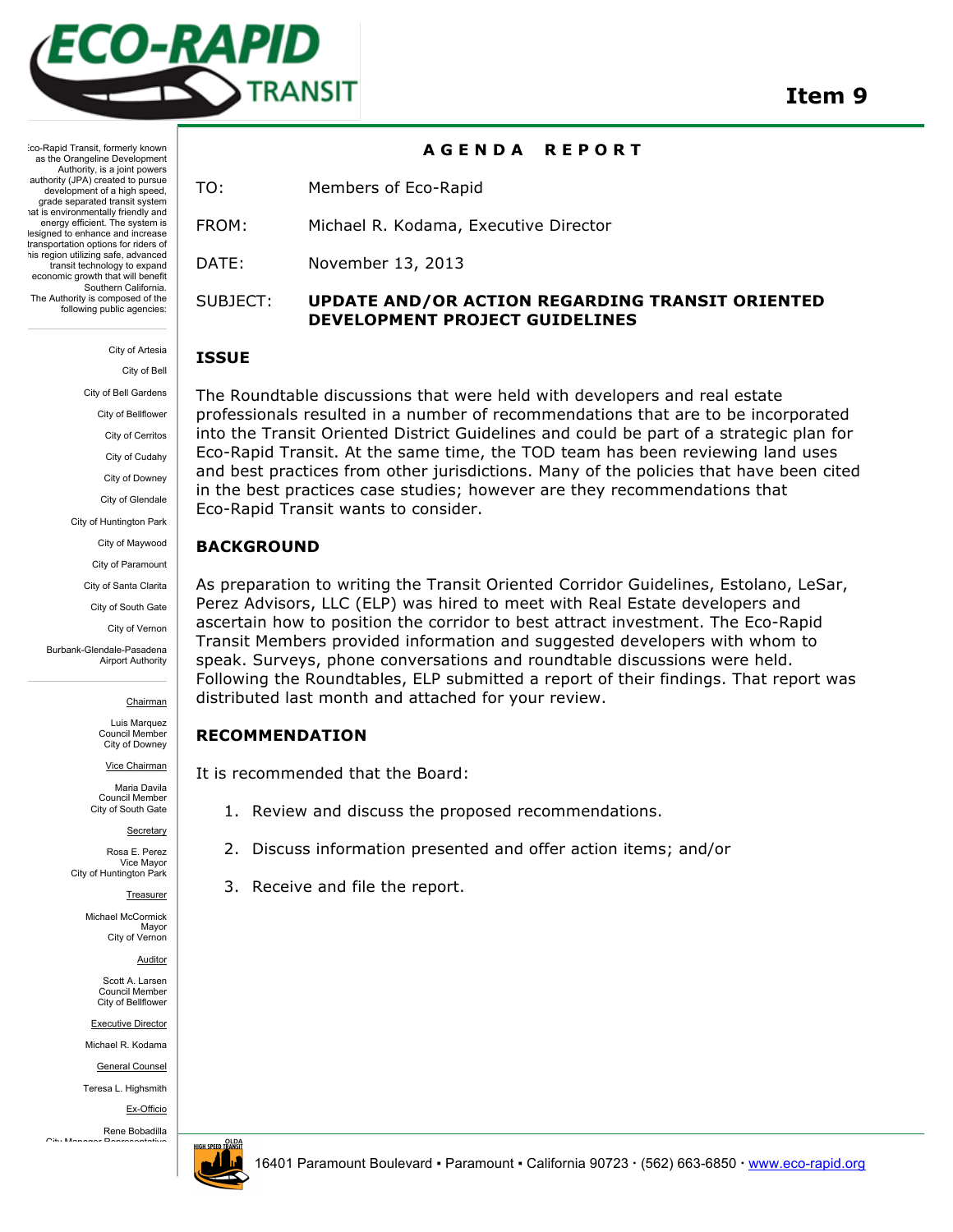

#### **SUMMARY'REPORT**

# **OLDA'ECO/RAPID'TRANSIT'ECONOMIC'DEVELOPMENT'&'TRANSIT'ORIENTED'PROJECT**

Estolano LeSar Perez Advisors (ELP Advisors) was retained by the Orangeline Development Authority (OLDA) Eco-Rapid Transit, to plan, develop and lead two 90-minute developer roundtables for OLDA staff to gain a broader perspective on the current residential, commercial and industrial markets along the proposed corridor. In addition, developers were asked to evaluate development trends that could arise as a result of the construction of the transit line. Particular emphasis was given to the cities along the southern end of the proposed corridor. This report provides a summary of the activities undertaken by ELP Advisors.

# **Task'1/ Plan'Roundtable'Panels**

- ELP Advisors in conjunction with OLDA staff developed a list of 29 mixed-use, residential and industrial developers familiar with markets along the OLDA Corridor. We conducted outreach to each developer via email and phone. Developer list attached.
- Each participant received a briefing packet that included: an overview of the project, maps of the proposed corridor, demographic information for each city along the southern section of the corridor, and the proposed opportunity sites. The packet also included the city of Southgate's completed Firestone and Atlantic Station Area Plan. A link to the electronic version of the packet was sent by email to each participant one week prior to the event. Printed copies were distributed at the roundtable.
- Participants were asked to complete a brief survey developed by ELP Advisors on their initial impression of the development potential along the OLDA corridor. All eight of the developers who participated in the roundtables responded to the survey. The questions covered participants' familiarity with the corridor, perceived opportunities and obstacles to developing along the corridor, what type of incentives and indicators they look for in pursuing projects, and if there were sections of the corridor in which it is more attractive to develop. The full survey results are attached.

LOS ANGELES

510 W. 6th Street, Suite 1100 Los Angeles, CA 90014 Tel 213-612-4455 Fax 213-488-3468

SAN DIEGO 2410 First Avenue San Diego, CA 92101 Tel 619-236-0612 x101 Fax 619-236-0613

SACRAMENTO 1320 N Street, Suite 201 Sacramento, CA 95814

INNOVATE + COLLABORATE = IMPACT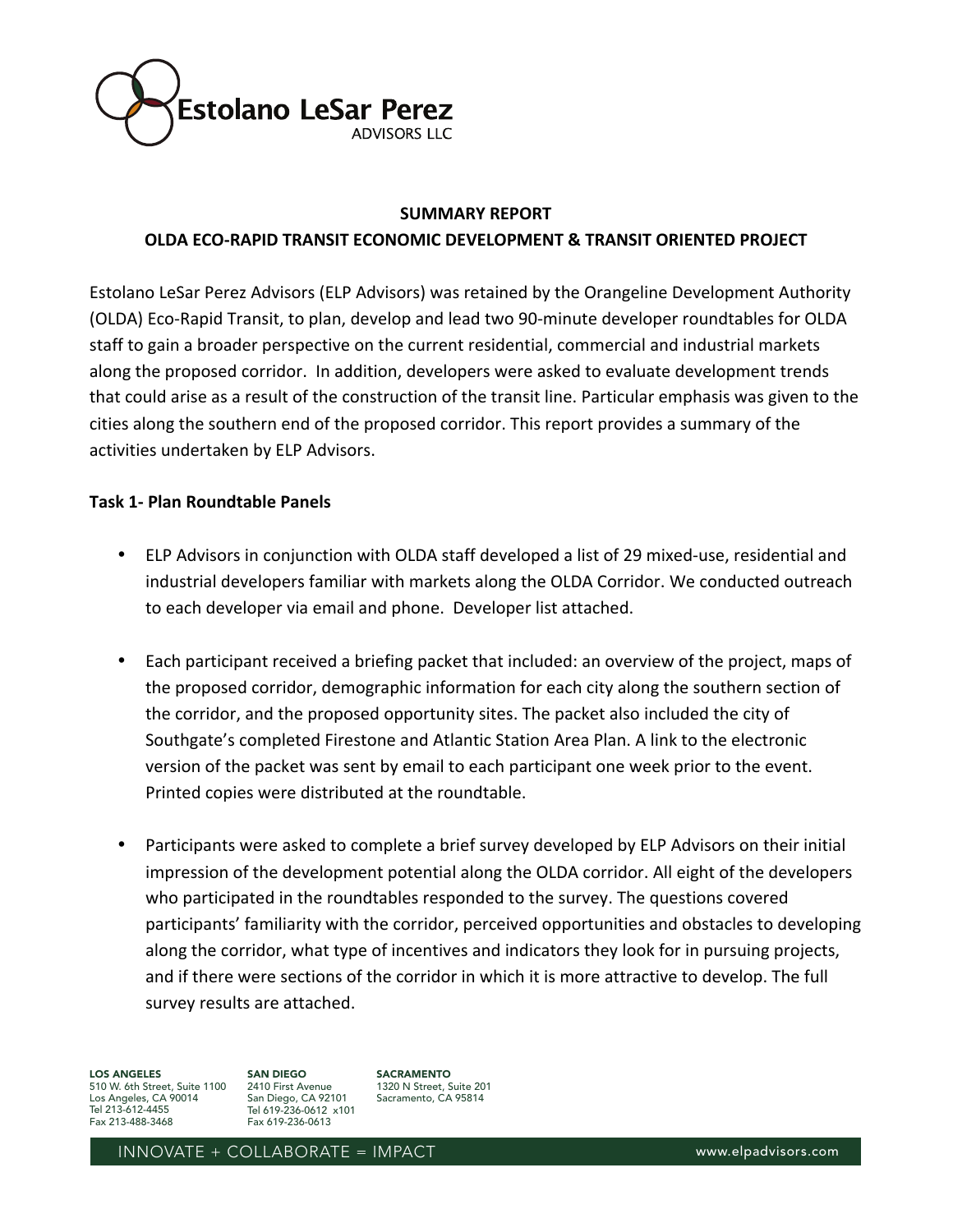

Below are the highlights from the survey responses:

- $\circ$  86% of developers were "somewhat familiar" with the corridor.
- $\circ$  Need for affordable housing was identified as the biggest development opportunity followed by industrial development.
- $\circ$  The prevalence of brownfields and soil contamination along the corridor was identified as the biggest obstacle to development.
- $\circ$  By-right opportunities and financing incentives offered by cities were cited as the biggest incentive to develop.
- $\circ$  Land uses plans or specific plans with zoning changes in place were the top indicator that developers seek when pursuing a project.

# **Task'2/ Moderate'Roundtable'Panels**

- On August 22, 2013 ELP Advisors convened a morning roundtable discussion with 4 mixeduse/residential developers, followed by an afternoon session with 4 industrial property developers. The roundtables were held at City Hall in the City of Huntington Park.
- Participants of the mixed-use/residential discussion included: Antonio Bermudez of McCormack Baron Salazar, Jim Suhr of Jim Suhr & Associates, Marianne Lowenthal of Combined Properties and Mott Smith with Civic Enterprises.
- Participants of the industrial discussion included: Brad Cox of Trammell Crow, Ken Jackson of Dynamic Builders, Ben Stapleton with Jones Lang LaSalle, and John Given with City Build Advisors.
- Each roundtable began with an introduction of the project by OLDA staff, a review of the background materials and survey results, followed by an open discussion with developers about their perspectives on the corridor.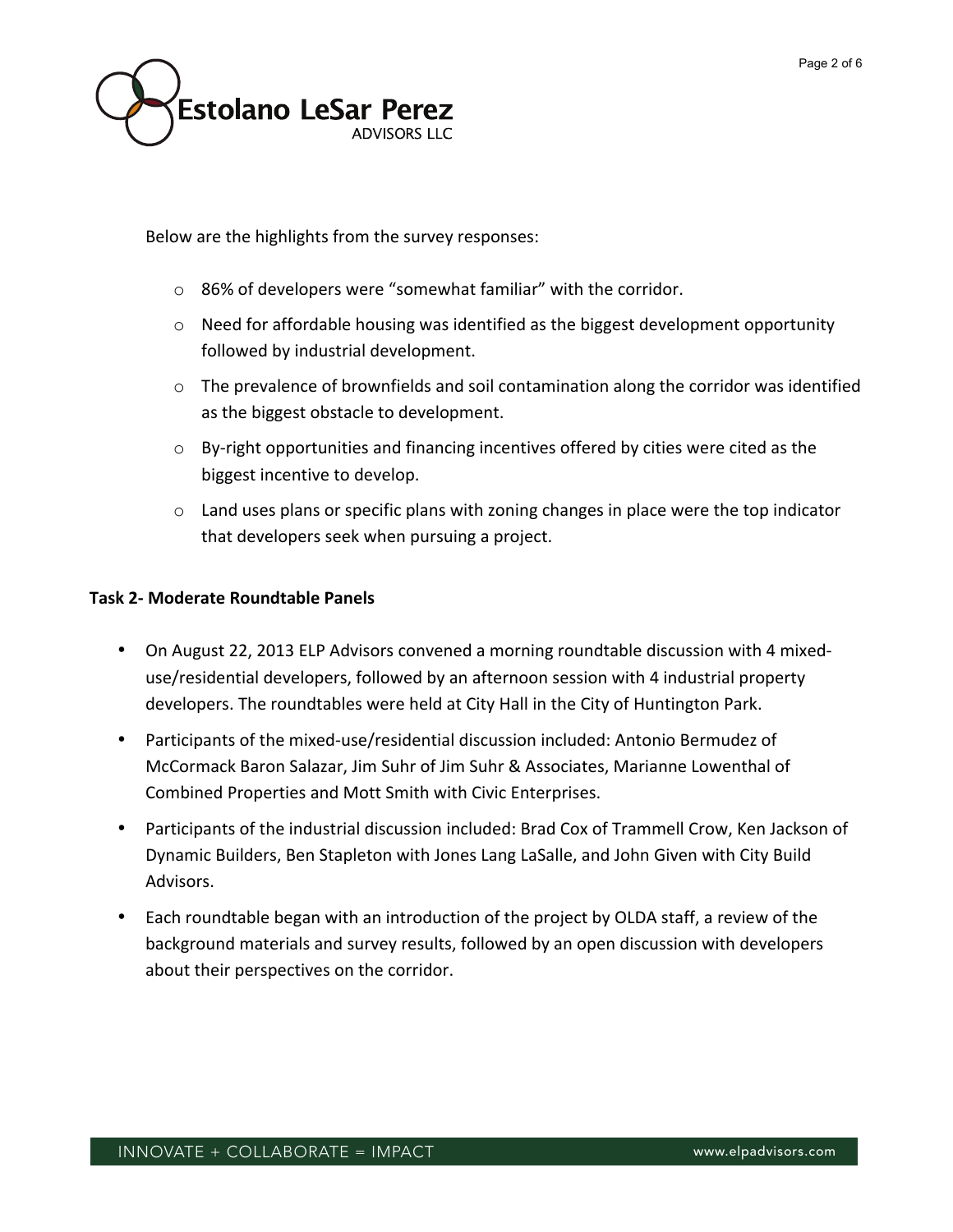

### **Main'Takeaways'from'the'Roundtable'Discussions**

Developers were genuinely excited and interested about the potential for development along the corridor. Each roundtable generated a lively and engaged discussion. Below are the highlights of those conversations.

### • **Mixed/Use/Residential**

- $\circ$  Political stability and cohesion among the corridor cities is key to encouraging investor interest and development.
- $\circ$  Developers are highly disincentivized to develop in the corridor if sites fall in multiple jurisdictions with differing zoning and entitlement processes. The participants strongly recommended that the cities in the corridor coordinate on land use planning that could include entitlement approvals spanning the corridor.
- $\circ$  Possible conflicts between corridor cities over sales tax revenue may emerge as a result of future development. Developers recommended creation of a revenue sharing mechanism to eliminate this from occurring. Big box retailers will not build multiple stores along the OLDA corridor and retailers will select sites based on demographics and income. Cities will not be able to lure retail with incentives alone, therefore a revenue sharing strategy is possible solution.
- $\circ$  Developers stressed the importance of completing a program EIR to facilitate development. They also identified the importance of creating a streamlined permitting and entitlement process.
- $\circ$  To attract developers to the corridor, cities can establish a land assemblage strategy for key sites, secure necessary entitlements and development approvals to facilitate new development. Need to be cautious as securing entitlements can cause land to become too expensive.
- $\circ$  OLDA should consider encouraging cities to develop a "seed" fund to acquire options on key parcels as a strategy secure more corridor properties and make infrastructure investments.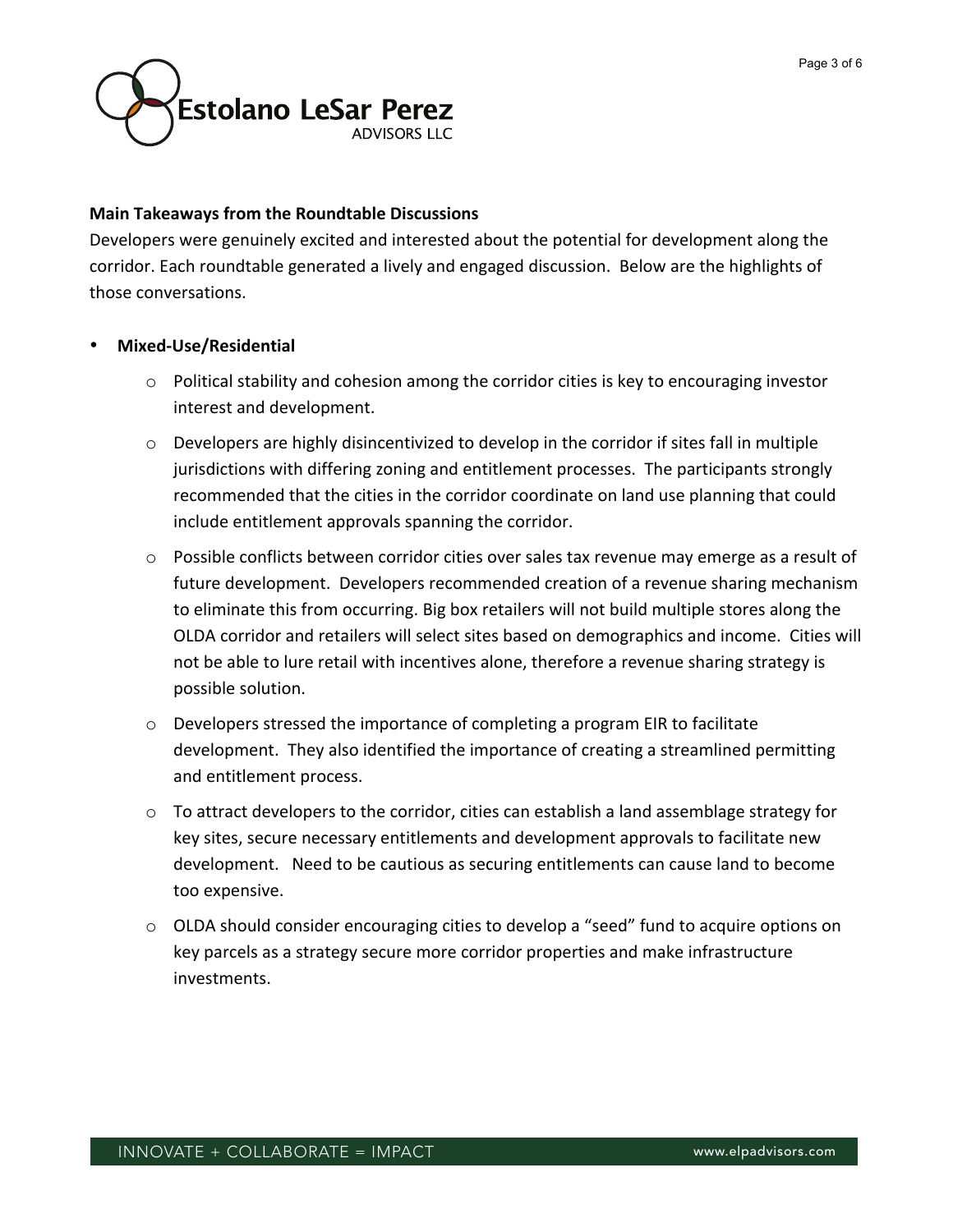

- $\circ$  Participants recommended that cities bring in retailers they are interested in attracting and talk to them about what conditions they would require to locate in their community. Having a proactive "make it happen" attitude will help cities attract potential developers.
- $\circ$  Parking Districts can be a strategy to address increased need for parking caused by new development, while accommodating compact Transit Oriented Development (TOD) along the corridor.
- $\circ$  Land-use and design guidelines should be flexible enough to accommodate the needs of developers, so that height or lot coverage maximums are not burdensome to the developer, and so that they will not impede the developer from creating a profitable project. Form-based codes may be considered.
- $\circ$  OLDA should work with cities to identify areas that are walkable. Scarcity of land along the corridor makes TOD and mixed-use development only feasible option for development.
- $\circ$  Developers are looking for properties with a rich history to use for their capital pitch. Funding for development in these areas is usually very difficult to get or very expensive (because of the risk), but OLDA can do the front end work here to lay the groundwork for others to invest here. Participants noted Pacific Blvd in Huntington Park as a key opportunity area with interesting, authentic structures. Cities may want to refocus their commercial centers, such as Pacific, or use old infrastructure of existing commercial corridors in planning the location of their station.
- $\circ$  Panel participants said they would be interested in a database or list of parcels that are available for purchase.
- o Participants recommended an above or underground transit alignment, with underground being preferred (though more expensive). An at-grade alignment can be damaging to businesses in areas where cross traffic is impeded.
- $\circ$  In order to gain residential developer confidence along the corridor, a city should consider purchasing a small parcel of land and hiring a fee developer to do a pilot project. This project would serve as 'test-case' to demonstrate the housing demand in the area and attract more developers to undertake larger projects.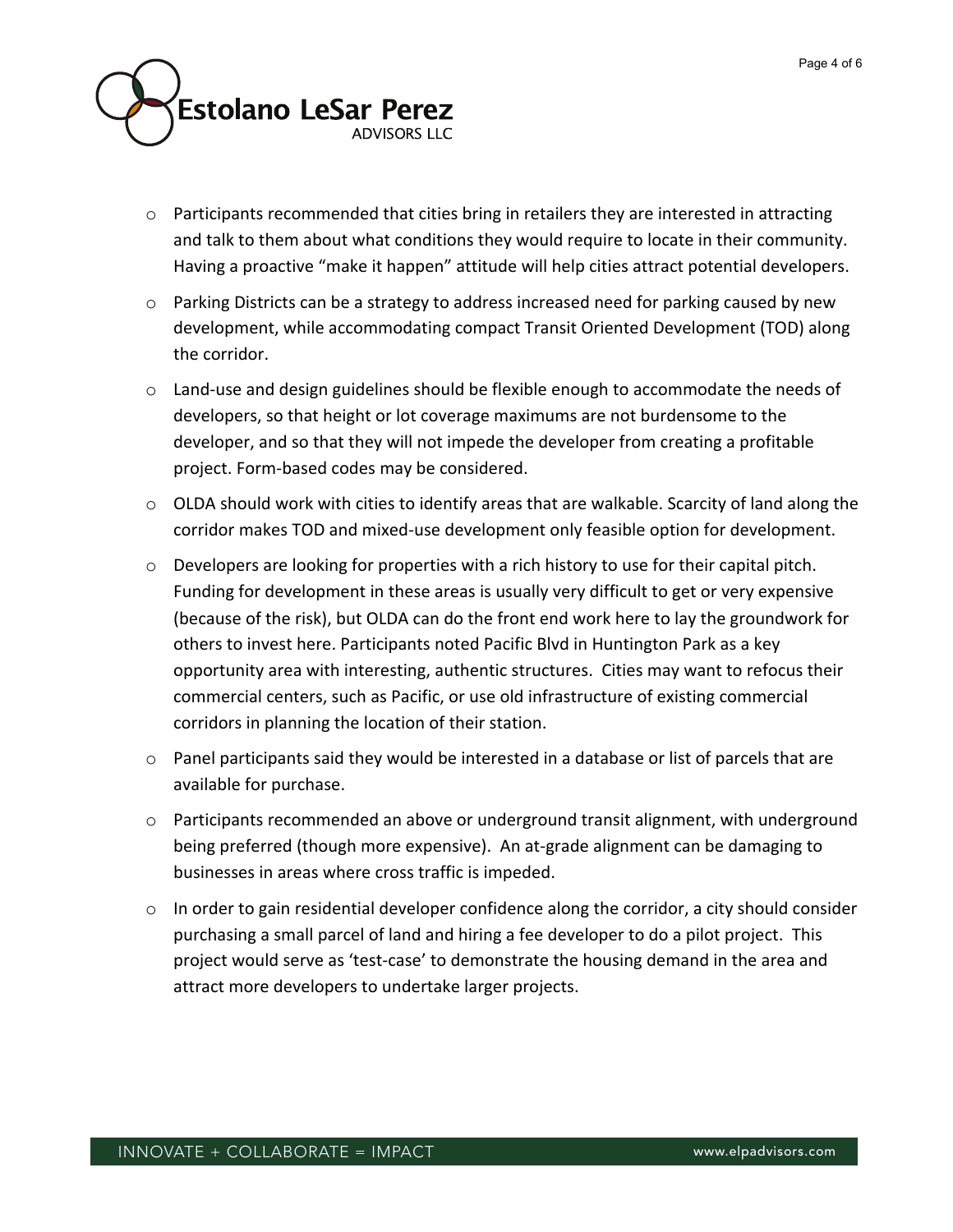

 $\circ$  In order to preserve affordable housing opportunities along the corridor, cities should acquire critical parcels early, before entitlements are in place in order to keep land costs low.

### • **Industrial'**

- $\circ$  Developers were interested in seeing an overlay map of industrial properties along the corridor.
- $\circ$  Industrial developers are attracted to the existing concentration of industrial buildings along the corridor.
- $\circ$  OLDA has the potential to be the primary transportation provider for qualified workers who cannot afford to live in LA to access industrial jobs. OLDA stations should offer transportation linkages to surrounding industrial employers.
- $\circ$  Participants recommend preserving and modernizing the existing industrial properties along the OLDA corridor. The stressed the importance of creating functional buildings to attract new manufacturers and industrial tenants.
- $\circ$  Focus on attracting industries, which have had most success along the corridor: fashion, food, and distributors of imported goods.
- $\circ$  Contamination levels at the existing industrial site are too high to develop residential housing, but can easily be dealt with by experienced industrial developers.
- $\circ$  By-right entitlements are the most important incentive for developers. Cities need to create land use plans that offer incentives to maintain industrial property.
- $\circ$  There is a natural tension between the desire to build traditional TOD and the existing industrial nature of the corridor. Generally, TOD, mixed-use retail and housing do not compliment industrial uses.
- $\circ$  Participants recommended that if cities want to focus on developing a mix of TOD and industrial, they should look at employee-dense industries that are already in the area, and create transit hubs around them.
- $\circ$  Cities should invest in developing their own local transit systems.